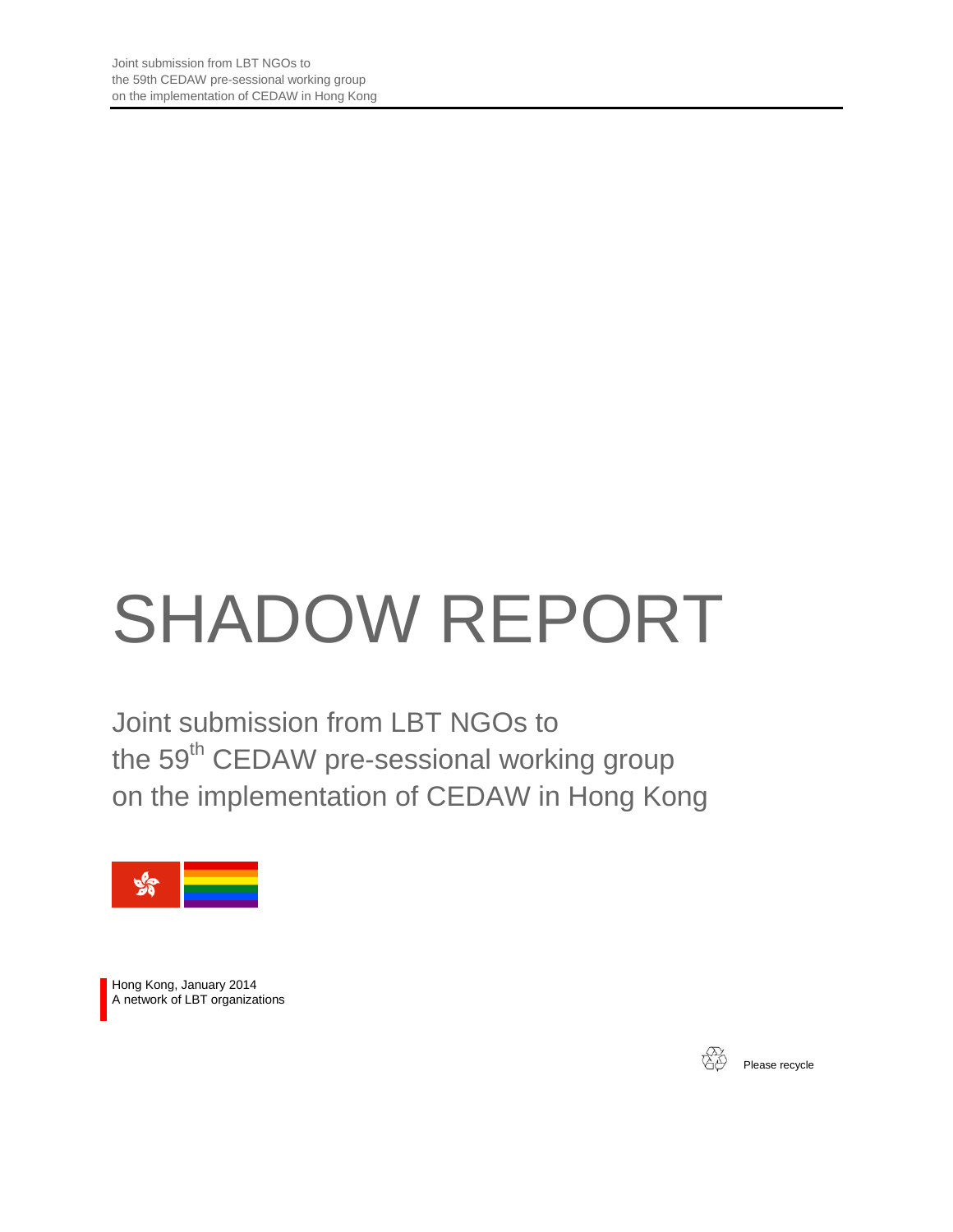# **Table of Contents**

|                                                                               | Para.     | Page |
|-------------------------------------------------------------------------------|-----------|------|
|                                                                               |           |      |
|                                                                               |           |      |
| Art 2: Eliminating discrimination against women by legislation or other means | $1 - 13$  |      |
|                                                                               | 14-18     | 4    |
|                                                                               | 19-22     | 5    |
|                                                                               | $23 - 26$ | 6    |
|                                                                               | 27-29     |      |
|                                                                               | 30-38     |      |
|                                                                               | 39        | 10   |
|                                                                               | $40 - 43$ | 10   |
|                                                                               | 44-49     |      |
|                                                                               |           | 14   |

# **Executive Summary**

Women in sexual and gender minorities, including lesbians, bisexual women, and transgender persons, continue to face serious difficulties in all areas of life. Despite the civilized facade of Hong Kong, these minorities have remained largely invisible at least until recent years, and there is still a vacuum of knowledge on issues of sex roles, gender and sexuality among the public (Art 3). Violence, discrimination, harassment and prejudice against women in sexual and gender minorities continues to hamper their full development and enjoyment of rights (Arts 2 and 3), including those of employment (Art 10), education (Art 11), equality before the law (Art 15) and marriage and family (Art 16). The denial of full recognition is another major issue especially for the transsexual community (Art 3), for whom such opportunities as do exist for document changes come along with brutal and harsh forced sterilization and coercive medicine (Art 12).

The CEDAW Committee has noted that discrimination against women based on sex and gender is inextricably linked with other factors such as sexual orientation and gender identity<sup>1</sup>. Such intersecting forms of discrimination, as well as their compound negative effects on women in Hong Kong, should be recognized. Such intersectionality also means different experiences and forms of discrimination faced by women in sexual and gender minorities, and as such warrants specific concern from the CEDAW Committee.

In this report, priority issues facing women in sexual and gender minorities are presented. In particular, the two Key Recommendations for the Hong Kong Government contained in this report are: (1) to enact anti-discrimination legislation on the grounds of sexual orientation, gender identity and gender expression, and (2) to enact gender recognition legislation that is comprehensive and inclusive in recognizing the preferred gender of transsexual persons. Both Key Recommendations are highly feasible and have received strong or even widespread support in Hong Kong, despite the Government's reluctance to introduce these life-saving measures.

 <sup>1</sup> CEDAW/C/GC/28, para 18.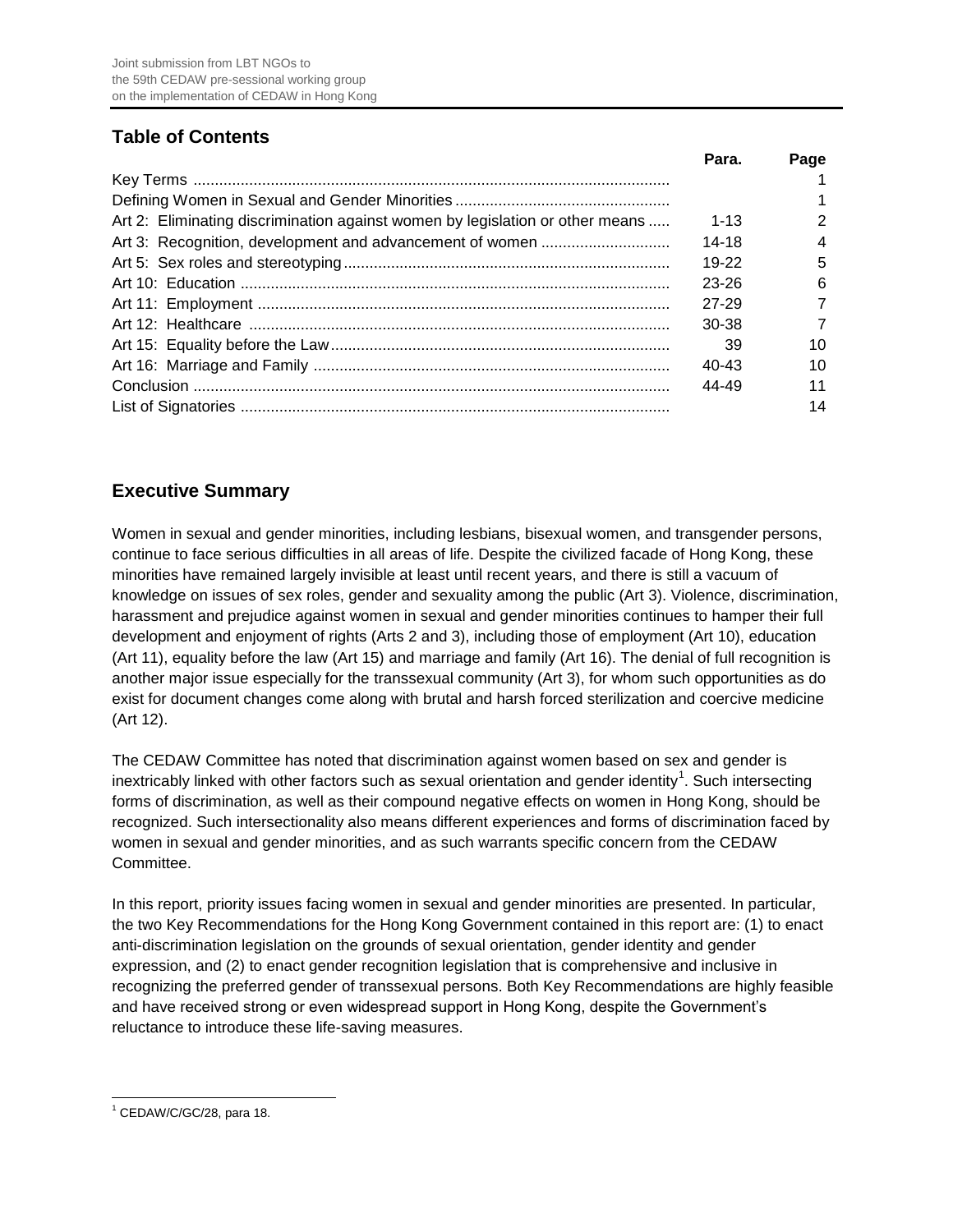## **Key Terms**

| <b>Gender expression</b>   | Characteristics in personality, appearance, and behavior that in a given culture<br>and historical period are designated as masculine or feminine <sup>2</sup> . Expressions of<br>gender may take the form of dress, speech and mannerisms.                                                                                                                                                                              |
|----------------------------|---------------------------------------------------------------------------------------------------------------------------------------------------------------------------------------------------------------------------------------------------------------------------------------------------------------------------------------------------------------------------------------------------------------------------|
| <b>Gender identity</b>     | Each person's deeply felt internal and individual experience of gender, which<br>may or may not correspond with the sex assigned at birth <sup>3</sup> .                                                                                                                                                                                                                                                                  |
| <b>LBT</b>                 | Abbreviation for lesbians, bisexual women, and transgender persons.                                                                                                                                                                                                                                                                                                                                                       |
| <b>Sexual orientation</b>  | Each person's capacity for profound emotional, affectional and sexual attraction<br>to, and intimate and sexual relations with, individuals of a different gender or the<br>same gender or more than one gender <sup>4</sup> .                                                                                                                                                                                            |
|                            | Transgender persons Individuals whose gender identity and/or gender expression differs from social<br>norms related to their gender of birth <sup>5</sup> . This is a diverse group of individuals who<br>cross or transcend culturally defined categories of gender <sup>6</sup> , including<br>genderqueer, transsexual persons and some cross-dressers.                                                                |
| <b>Transsexual persons</b> | Individuals who identify as, and desire to live and be accepted as, a member of<br>another sex <sup>7</sup> . The permanent nature of their identity with another sex defines this<br>subset of transgender people. They may or may not have a sense of discomfort<br>with their anatomic sex or a wish to undergo surgery or hormonal treatment to<br>make their body as congruent as possible with their preferred sex. |
| <b>Trans men</b>           | People who were assigned female sex at birth but identify and live as men.                                                                                                                                                                                                                                                                                                                                                |
| <b>Trans women</b>         | People who were assigned male sex at birth but identify and live as women.                                                                                                                                                                                                                                                                                                                                                |

# **Defining Women in Sexual and Gender Minorities**

"Sex" refers to the biological differences among the spectrum between "women" and "men", while "gender" refers to the social and cultural meaning for these biological differences including socially constructed identities, attributes and roles ${}^{8}$ . In a heterosexist society such as Hong Kong, women of a sexual orientation, gender identity or gender expression that do not conform to heterosexual norms are sometimes referred to as **sexual or gender non-conforming women**, or as adopted in this report, as "**women in sexual and gender minorities**". They include women who identify as lesbian, bisexual, or transgender (LBT), as well as those who do not identify with such categories.

## **In particular, the definition of "women" should also include those who were assigned the male sex**

 <sup>2</sup> World Professional Association for Transgender Health (WPATH) (2011), *Standards of Care for the Health of Transgender, Transsexual, and Gender Non-conforming People (Version 7)*. Retreived from [http://www.wpath.org/uploaded\\_files/140/files/IJT%20SOC,%20V7.pdf.](http://www.wpath.org/uploaded_files/140/files/IJT%20SOC,%20V7.pdf) 

<sup>3</sup> Fifth Preamble to *Yogyakarta Principles* (2007).

<sup>4</sup> Fourth Preamble to *The Yogyakarta Principles - Principles on the Application of International Human Rights Law in relation to Sexual Orientation and Gender Identity* (2007).

<sup>5</sup> WPATH (2011) *Standards of Care (V7)*.

<sup>6</sup> WPATH (2011) *Standards of Care (V7)*.

<sup>7</sup> World Health Organisation, International Classification of Diseases (ICD-10), F64.0 (Transsexualism).

<sup>&</sup>lt;sup>8</sup> CEDAW/C/GC/28, para 5.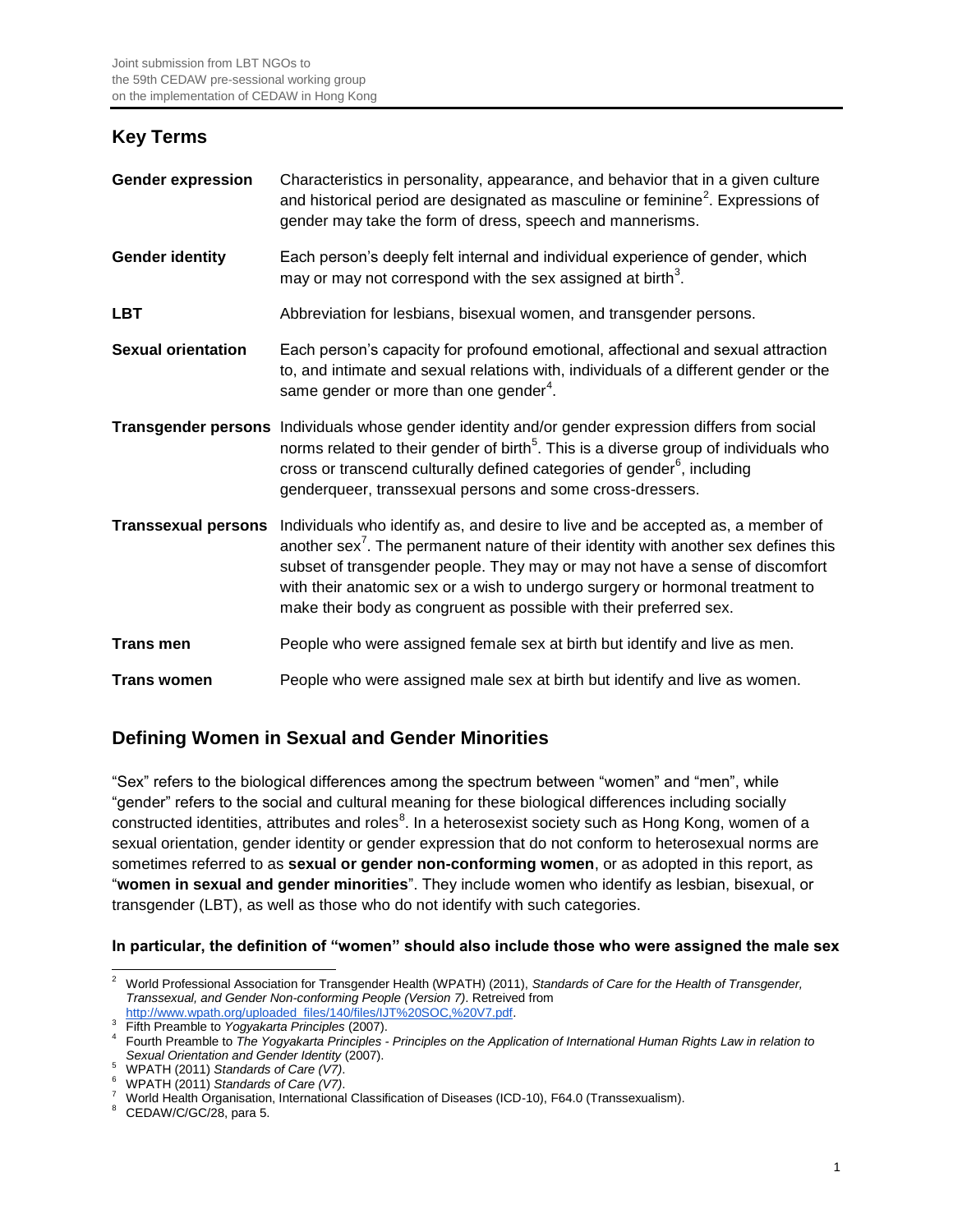**at birth but who identify and live as women (trans women), regardless of whether they have undergone any surgery or medical procedures.** A number of international human rights, legal, and health authorities have called for the recognition of the experienced gender of transsexual persons regardless of the medical procedures they have undergone<sup>9</sup>. We recommend that the Committee take **the same view, and to propound such a view through appropriate means including a General Recommendation.**

# **Art 2: Eliminating discrimination against women by legislation or other means**

- 1. Women in sexual and gender minorities, including lesbians, bisexual women and transgender persons (LBT), continue to face alarming levels of discrimination and harassment in society. A 2010 survey reported that 53% of the lesbian and bisexual women who responded had experienced discrimination or harassment, 31% of whom had such experiences in schools<sup>10</sup>.
- 2. The impact of discrimination on the lives of women in sexual and gender minorities is profound. In a case in 2013 that received wide media attention, a gender non-conforming lesbian basketball coach cum student committed suicide due to the discrimination she faced in society<sup>11</sup>. Please refer to the paragraphs below on Art 10 (Education), Art 11 (Employment), and Art 12 (Health) for the impact of discrimination on the respective rights of LBT women.

## VIOLENCE, HARASSMENT AND DISCRIMINATION AGAINST LESBIAN MIGRANT WOMEN

- 3. Discrimination against sexual and gender minorities has a particular impact among migrant women in Hong Kong. For example, out of the around 320,000 migrant domestic workers in Hong Kong, about half are Indonesians and nearly all are women<sup>12</sup>. According to a coordinator at the Indonesian Migrant Workers Union, up to 20% of Indonesian females working in Hong Kong are lesbian $13$ . The reasons behind the prevalence of lesbianism among Indonesian domestic workers have been academically substantiated<sup>14</sup>. Given the various regulatory conditions to which they are subject, such as the live-in requirement<sup>15</sup> and the "two-week rule"<sup>16</sup>, employers have particular power to compel migrant domestic workers to conform with heterosexual standards even beyond the workplace. For example, some employers require domestic workers to refrain from masculine attire or appearance due to unfounded fears of "bad influence" over children<sup>17</sup>.
- 4. Society's discriminatory attitudes and even homophobic violence also affect lesbian migrant domestic workers. In one reported case, a lesbian Filipina domestic worker was first insulted by a passer-by, and then physically attacked by the same man, who "beat her and tore off her

 See para 33 below.

<sup>10</sup> Women Coalition of HKSAR (2010) *"Discrimination against Women on the Grounds of Sexual Orientation in Hong Kong" Survey*  (in Chinese) Retrieved from [http://wchk.org/2012/tc/content.php?key=sodsurvey/survey-result.php.](http://wchk.org/2012/tc/content.php?key=sodsurvey/survey-result.php)

<sup>11</sup> 李子平 & 詹家志 (Feb 19, 2013). *Former basketball coach depressed from discrimination; commits suicide*. Apple Daily. Retrieved from [http://hk.apple.nextmedia.com/news/art/20130219/18169893.](http://hk.apple.nextmedia.com/news/art/20130219/18169893) <sup>12</sup> Amnesty International (2013). *Exploited for Profit, Failed by Governments - Indonesian Domestic Workers Trafficked to Hong* 

*Kong*. Retrieved from [http://www.amnesty.org/en/library/info/ASA17/041/2013/en.](http://www.amnesty.org/en/library/info/ASA17/041/2013/en) 

<sup>13</sup> Fenn, A. (Oct 19, 2010). *Indonesian Maids in Hong Kong Blur the Borders.* Jakarta Globe. Retrieved fro[m](http://www.thejakartaglobe.com/archive/indonesian-maids-in-hong-kong-blur-the-borders/)

[http://www.thejakartaglobe.com/archive/indonesian-maids-in-hong-kong-blur-the-borders/.](http://www.thejakartaglobe.com/archive/indonesian-maids-in-hong-kong-blur-the-borders/) <sup>14</sup> Sim, A. (2010). Lesbianism among Indonesian Women Migrants in Hong Kong. In Ching, Y. (Ed.), *As Normal as Possible:* 

Negotiating Sexuality and Gender in Mainland China and Hong Kong (pp. 37-50). Hong Kong: Hong Kong University Press.<br><sup>15</sup> The "live-in requirement" requires migrant domestic workers to live in the same premise of the emplo migrant domestic workers but not other migrants.

<sup>&</sup>lt;sup>16</sup> The "two-week rule" requires the migrant domestic workers to leave Hong Kong within two weeks of their contract being terminated. This only applies to migrant domestic workers but not other migrants.

<sup>17</sup> Tam, A. (Jan 17, 2012). *Girl-on-girl Power*. Time Out Hong Kong. Retrieved from [http://www.timeout.com.hk/gay-lesber.html.](http://www.timeout.com.hk/gay-lesbian/features/48226/girl-on-girl-power.html)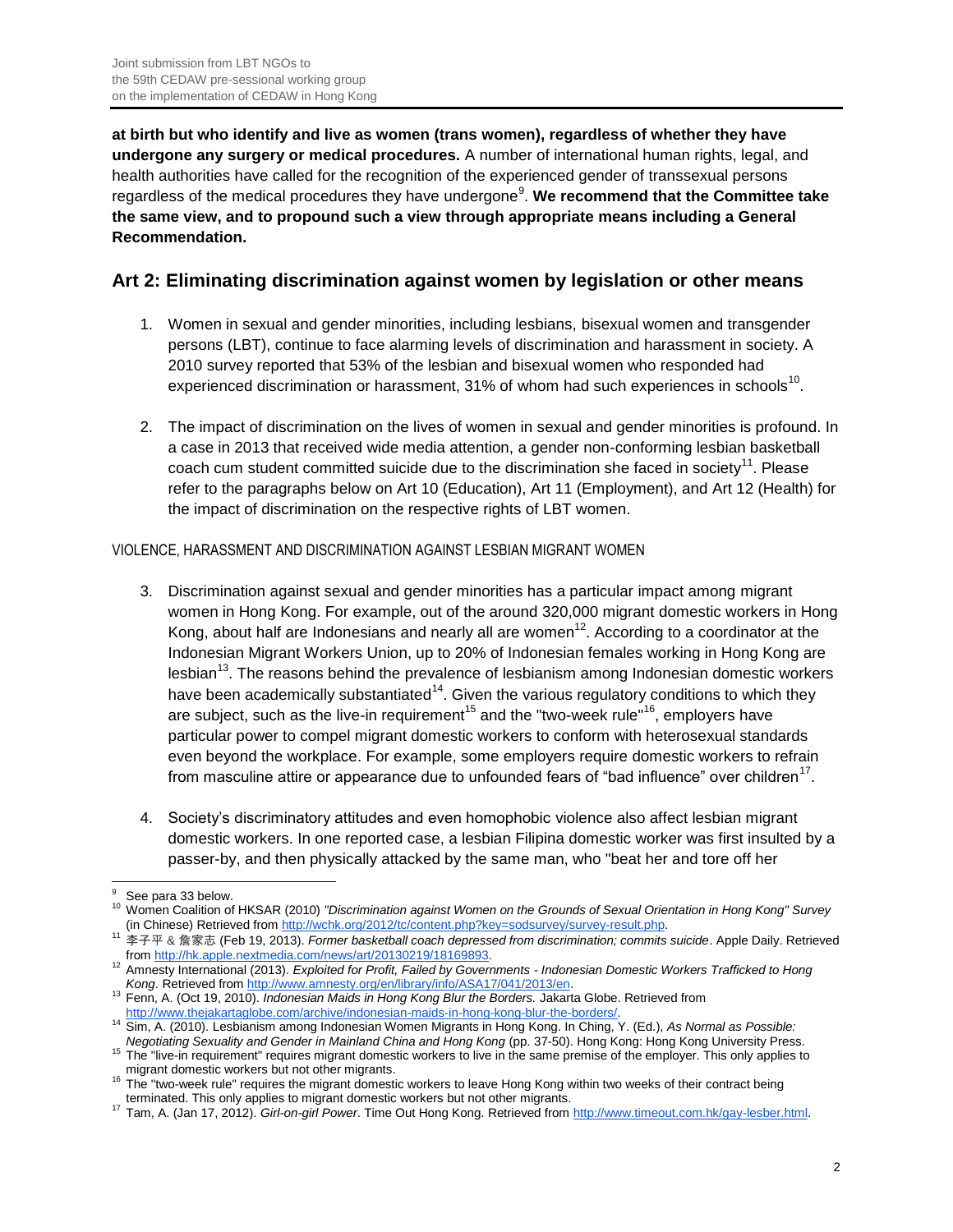clothes". The police arrested both the man and the lesbian domestic worker, and the latter was soon dismissed from her job and deported back to the Philippines<sup>18</sup>.

5. Trans women in racial minorities are also particularly vulnerable, suffering from intersecting gender, racial and transphobic prejudice. For example, trans women in some racial minorities, such as Thai and Filipina trans women, have often been associated with societal stigma against sex workers. Such prejudice occurs even among law enforcement officers, and as such, when they suffer from sexual harassment or violence, their access to police assistance can be hindered<sup>19</sup>.

## INTERPLAY OF DISCRIMINATION WITH FAMILY VIOLENCE SUFFERED BY WOMEN IN SEXUAL AND GENDER MINORITIES

- 6. Surveys have revealed a dangerous prevalence of partner violence in same-sex relationships<sup>20</sup>. Violence against LBT women can also come from parents or other family members who do not accept the victim's sexual orientation or gender identity. In various ways, the plight of LBT women suffering from family violence can partly be attributed to rampant discrimination against them in society.
- 7. One unique form of psychological abuse is to threaten to expose a victim's sexual orientation or gender identity to her employers or family members, which could be life-changing or even threatening to LBT victims<sup>21</sup>. An absolute majority of LBT victims has never sought assistance from the police, the Social Welfare Department, or NGOs; and many of those who have sought help have suffered from discrimination or insults from the police or from mainstream NGOs, many of which are religious in nature $^{22}$ .

## LACK OF ANTI-DISCRIMINATION LEGISLATION TO PROTECT WOMEN IN SEXUAL AND GENDER MINORITIES

8. There is no legislation that prohibits discrimination on the grounds of sexual orientation or gender identity in the private sector. Successive governments have avoided calls from the civil society and from UN treaty-based bodies<sup>23</sup> for such legislation by maintaining that public education and administrative means were the best ways of addressing discrimination<sup>24</sup>. As the surveys and discussion in this report show, however, such an approach is highly inadequate, and the Government's views are also contradicted by its enactment of legislation combating

 $\overline{a}$ <sup>18</sup> Tam, A. (Jan 17, 2012). *Girl-on-girl Power*. Time Out Hong Kong. Retrieved from [http://www.timeout.com.hk/gay](http://www.timeout.com.hk/gay-lesbian/features/48226/girl-on-girl-power.html)[lesbian/features/48226/girl-on-girl-power.html.](http://www.timeout.com.hk/gay-lesbian/features/48226/girl-on-girl-power.html) 

<sup>19</sup> Interview with Dr. Brenda Alegre from the Faculty of Education at the University of Hong Kong. As an example of such cases, Dr. Alegre had personally been threatened and stalked by a man who expressed interest in her but later realized that she was a trans woman. She did not call the police for assistance.

<sup>20</sup> Mak, W. W. S. & Women Coalition of HKSAR. (2009). *Study on Same-Sex Intimate Partner Violence in Hong Kong*. Retrieved from<http://wchk.org/2012/tc/content.php?key=dvo2008/dvo2008.php>

<sup>21</sup> Mak, W. W. S. & Women Coalition of HKSAR. (2009). *Study on Same-Sex Intimate Partner Violence in Hong Kong*. Retrieved from<http://wchk.org/2012/tc/content.php?key=dvo2008/dvo2008.php>

<sup>&</sup>lt;sup>22</sup> Choi, C. (November 17, 2013). *City offers little help for domestic abuse victims in LGBT community*. South China Morning Post. Retrieved fro[m http://www.scmp.com/news/hong-kong/article/1358109/city-offers-little-help-domestic-abuse-victims-lgbt-](http://www.scmp.com/news/hong-kong/article/1358109/city-offers-little-help-domestic-abuse-victims-lgbt-community)

[community](http://www.scmp.com/news/hong-kong/article/1358109/city-offers-little-help-domestic-abuse-victims-lgbt-community) <sup>23</sup> Para. 15 Concluding Observations of CCPR 1997, CCPR/C/79/Add.117; Para. 23 Concluding Observations of CCPR 2013, CCPR-C-CHN-HKG-CO-3; Para. 15 & 31 Concluding Observations of CESCR 2001, E/C.12/1/Add.58; Para. 78 Concluding Observations of CESCR 2005, E/C.12/1/Add.107; Para. 33 Concluding Observations of CRC, CRC/C/CHN/CO/2

<sup>24</sup> Statement from the Secretary for Constitutional Mainland Affairs to Legislative Council (May 30, 2012). Retrieved from <http://www.info.gov.hk/gia/general/201205/30/P201205300283.htm>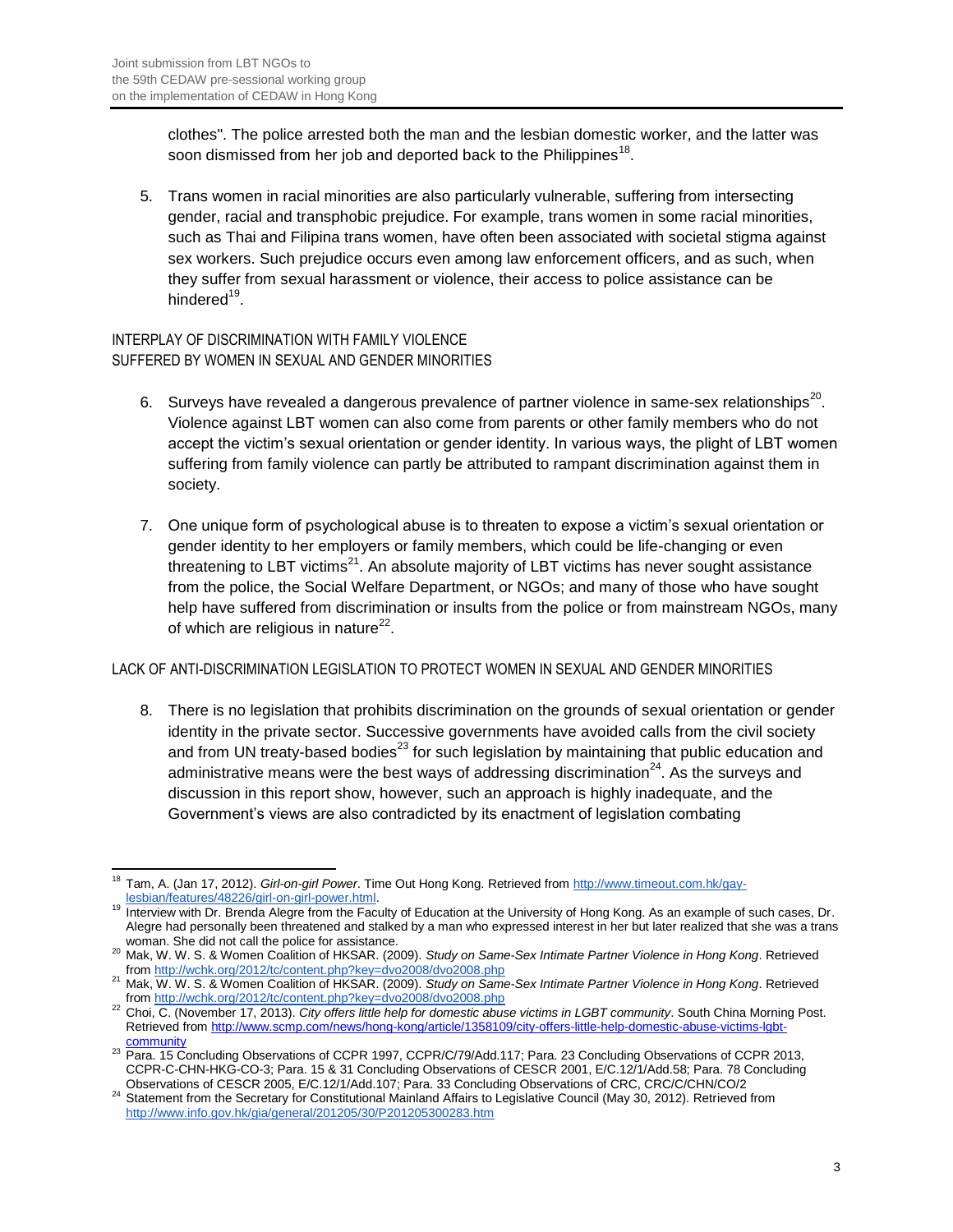discrimination on other grounds including sex, family status, disability and race $^{25}$ .

- 9. Although the protection of equality and non-discrimination under the Basic Law has been expanded by the courts to include "sexual orientation"<sup>26</sup>, the Basic Law only binds government practices and does not offer any legal remedy to victims of discrimination that takes place in the private sphere.
- 10. While some transgender persons with Gender Identity Disorder may be able to seek redress for discrimination under the Disability Discrimination Ordinance, such a regime excludes much of the transgender community who do not suffer from any illnesses or "disabilities". To condition access to justice on entry into the psychiatric system also infringes upon the human rights of transgender persons, exposing them to unnecessary stigma and prejudice.
- 11. The Government introduced a non-binding Code of Practice against Discrimination in Employment on the Ground of Sexual Orientation<sup>27</sup> in 1998. The Code was drafted expressly in terms of "encouragement" and "recommendations". The effectiveness of the Code is dubious, and LBT individuals are still suffering from discrimination in employment settings, as demonstrated in the paragraphs below under Art 11 (Employment).

## **12. Key Recommendation 1:**

**We ask the Committee to urge the Hong Kong Government to immediately enact legislation prohibiting discrimination on the basis of sexual orientation, gender identity and gender expression, to take necessary steps to end prejudice towards and social stigmatization of women in sexual and gender minorities, and to send a clear message that it does not tolerate any form of harassment, discrimination and violence against such women.**

## **13. Proposed questions to the HKSAR Government:**

- **1) Given that the Government has already passed legislation prohibiting discrimination on the basis of sex, family status, disability and race, please explain why the Government continues to refuse to pass legislation prohibiting discrimination on the basis of sexual orientation, gender identity and gender expression.**
- **2) Please provide information on how the Government promotes sensitivity towards the needs of sexual and gender minorities in the delivery of public services.**

## **Art 3: Recognition, development and advancement of women**

14. Rampant discrimination in society against women in sexual and gender minorities continue to hamper their full development, as well as their enjoyment of rights, for example in education (Art

 $\overline{a}$ <sup>25</sup> Sex Discrimination Ordinance, Family Status Discrimination Ordinance, Disability Discrimination Ordinance and Race Discrimination Ordinance.

<sup>26</sup> *Leung TC William Roy v Secretary for Justice* [2005] HKCFI 713, confirmed in *Secretary for Justice v Yau Yuk Lung Zigo* [2007] HKCFA 50.

<sup>27</sup> *Code of Practice against Discrimination in Employment on the Ground of Sexual Orientation*. Retrieved from [http://www.cmab.gov.hk/en/issues/code\\_of\\_practice.htm](http://www.cmab.gov.hk/en/issues/code_of_practice.htm)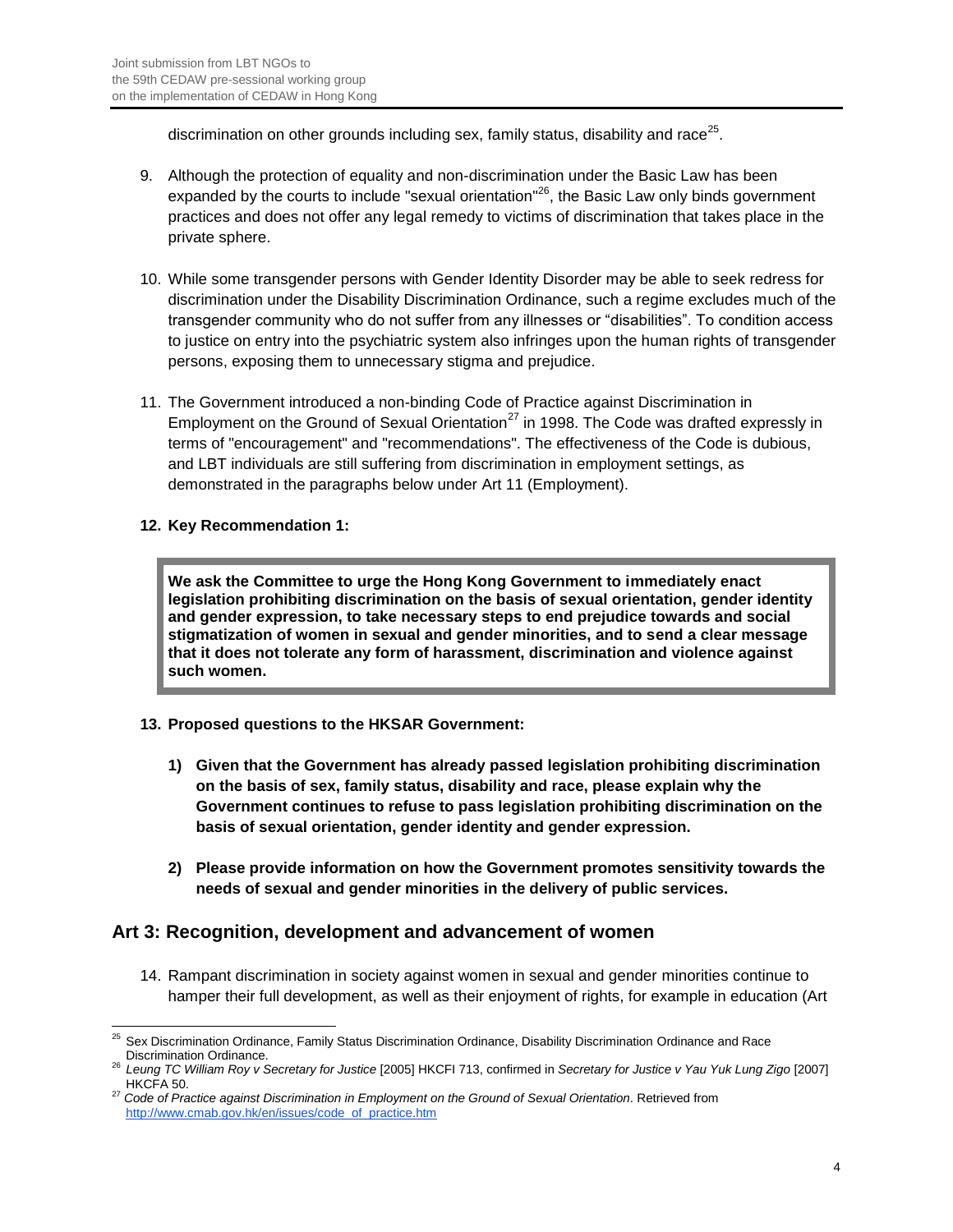10), employment (Art 11), equality before the law (Art 15) as well as marriage and family (Art 16). In addition, the non-recognition of the identity of trans women causes numerous human rights violations.

## RECOGNITION OF THE IDENTITY OF TRANS WOMEN

- 15. The Government has failed to enact legislative or administrative reforms to ensure that trans women enjoy the same rights as other women, including the right to be recognized as women in law. To the extent that any such recognition is given, it is conditional on the trans woman undergoing highly invasive genital and sterilization surgeries known as "sex reassignment surgeries" (SRS).
- 16. Many trans women are thus treated as men, often in settings that are humiliating and oppressive to them, and sometimes even trans women who have undergone full SRS are still denied their female identity. For example, transsexual women are housed in male psychiatric wards when they need inpatient psychiatric care, and are housed in male facilities and searched by male guards when they are detained or imprisoned.
- 17. In one case, a trans woman who had not undergone SRS had been rejected for years by her family and friends on grounds of her gender identity. She had not been able to find employment as her government-issued identity card shows her as a "male" and thus leaves her vulnerable to preiudice<sup>28</sup>. After slipping into deep depression, she attempted suicide twice in a week, only to find herself committed to a male psychiatric ward, surrounded by male inmates and staff. Deeply distressed, this experience has only caused further damage to her health<sup>29</sup>.
- 18. **We ask the Committee to urge the Government to ensure that trans women are treated with respect and dignity, and that their identity as women is recognized in both government functions and in the private sphere.** For more details and the key recommendation on gender recognition for trans women (Key Recommendation 2), please refer to the passages below under the heading of Art 12 (Forced sterilization, coercive medicine and gender recognition of trans women).

# **Art 5: Sex roles and stereotyping**

19. Due to stereotypical sex roles in a heterosexist society, sexual and gender non-conforming women continue to face discrimination, harassment and even violence in Hong Kong. While women of non-conforming gender expression face discrimination on that ground alone, nonfeminine gender expression of a woman is often used as an excuse for discrimination on the basis of imputed homosexuality. There is a general lack of appreciation in society for sexual and gender diversity.

## LACK OF SEX AND GENDER EDUCATION

20. There is no curriculum that allows students to learn about, or teachers to systematically teach, the

 $\overline{a}$  $^{28}$  All Hong Kong residents are required by law to register for a government-issued identity card, and the police and immigration officers could require anyone to produce the identity card anytime. It is used widely in hospitals, employment, accessing goods or

services, and in many other daily settings. <sup>29</sup> Case recorded by Dr. Sam Winter, Director of Transgender ASIA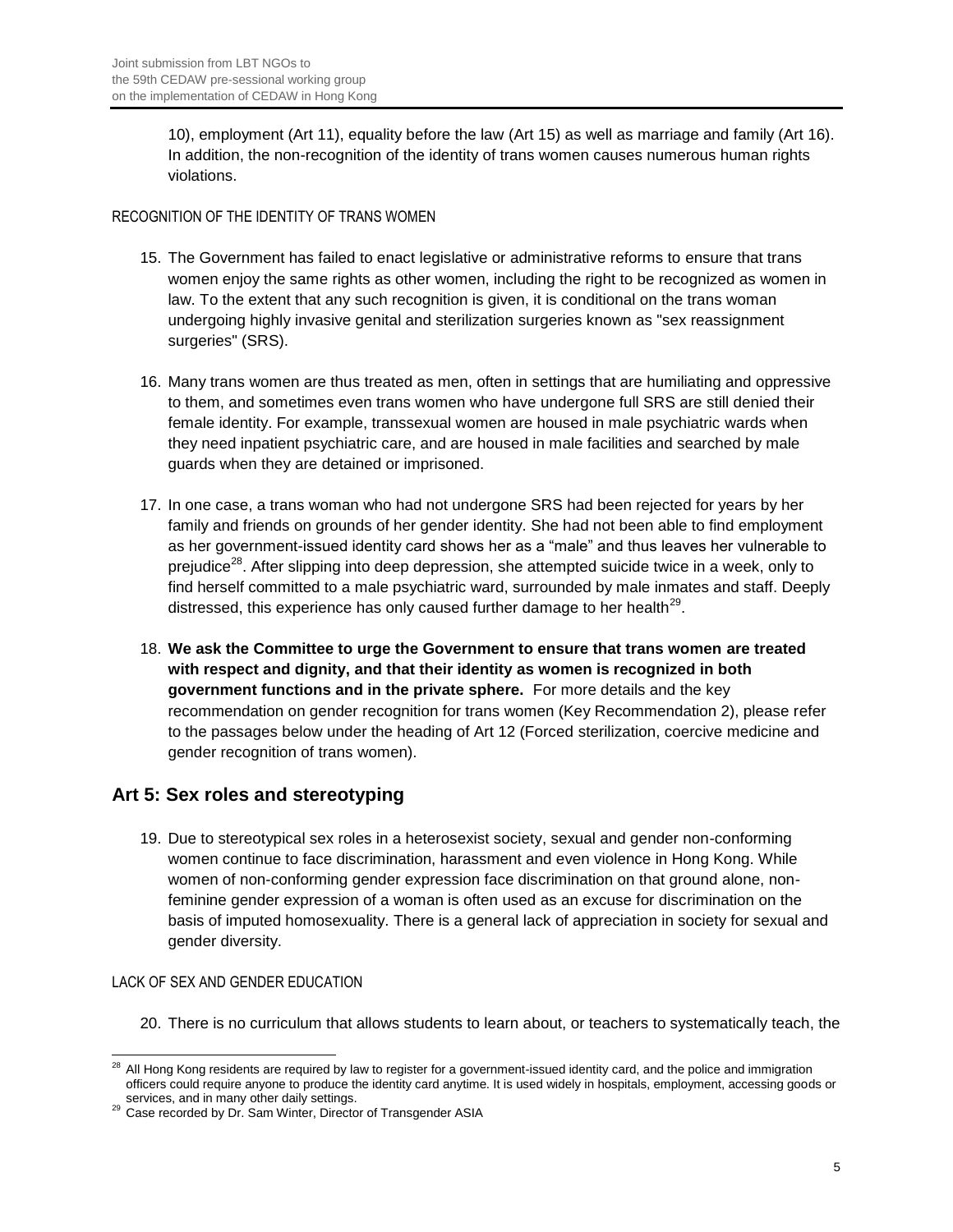values and importance of human rights, equality, and the respect for diversity. Issues of gender and sexuality remain taboo in schools or in society, and teachers often tell students to conform to heterosexual norms rather than actively tackling homophobic and transphobic biases or bullying. Such general ignorance greatly hinders the promotion of the objectives of CEDAW.

## ILL-INFORMED EDUCATION AND TRAINING ON SEXUAL AND GENDER MINORITIES

- 21. A news program in 2010<sup>30</sup> reported that the Catholic Medical Association of the Roman Catholic Church circulated a booklet to a major group of schools in Hong Kong. The booklet presented outdated and discredited psychoanalytic and psychological theories developed by anti-gay campaigners in the U.S. and gave what appeared to be authoritative statements which were unwarranted by fact. When the Education Bureau was approached for comment as to why such religiously-inspired and unscientific literature was being used in Hong Kong schools, the Bureau replied that the booklet "offered an alternative view" to students. Such ill-informed materials have the potential to harm, confuse and misguide LBT students who often struggle with their sexual orientation and/or gender identity, and to reinforce prejudicial views towards LBT students.
- **22. We urge the Committee to encourage the Government to incorporate the values of human rights, equality and respect for diversity into the formal curriculum of schools, and to promote public education and provide sensitivity training to teachers in issues of sex roles, gender and sexuality, so as to tackle ALL forms of prejudice in society against women.**

## **Art 10: Education**

VIOLENCE, DISCRIMINATION AND BULLYING AGAINST YOUNG WOMEN IN SEXUAL MINORITIES IN SCHOOLS

- 23. Discrimination and bullying on the grounds of sexual orientation and gender expression continue to be commonplace in schools in Hong Kong, as is the situation worldwide $31$ .
- 24. The Boys and Girls' Club Association of Hong Kong, in a 2009 study of sexual minority high school students, found that over 50% of the students surveyed had experienced various degrees of negative treatment, including rejection, bullying and even physical violence after revealing their sexual orientation to other students; close to 90% of the students said they had not revealed their sexual orientation to the teachers because the students felt the teachers would not be able to offer support regarding sexual orientation had the teachers learned of it, and feared that the teachers would discriminate against them, etc. Of the remaining students who told their teachers about their sexual orientation, a staggering 60% was told to gender conform and 53% received warnings or disciplinary action because of their sexual orientation. There was even reported testimony indicating that these LBT students were referred to "reparative therapy" by the teachers or social workers. The impacts of such discrimination, bullying and mistreatment on LBT students are profound, including 22% of students who said they felt they had been discriminated reported having suicidal thoughts.<sup>32</sup>

 $\overline{a}$ <sup>30</sup> Lincoln, C (Dec 27, 2010). *Pearl Report*. TVB Pearl

<sup>31</sup> UN Human Rights Council (November 17, 2011), *Report of the United Nations Office of the High Commissioner for Human Rights on Discriminatory laws and practices and acts of violence against individuals based on their sexual orientation and gender identity*, A/HRC/19/41, paras 58-60, 77, 84(g).

<sup>32</sup> The Boys and Girls' Club Association of Hong Kong (2009), *Sexual Minority Students in Secondary Schools* (in Chinese). Retrieved fr[om http://www.newtouch.net/files/ref\\_report/ref\\_report\\_08a.doc](http://www.newtouch.net/files/ref_report/ref_report_08a.doc)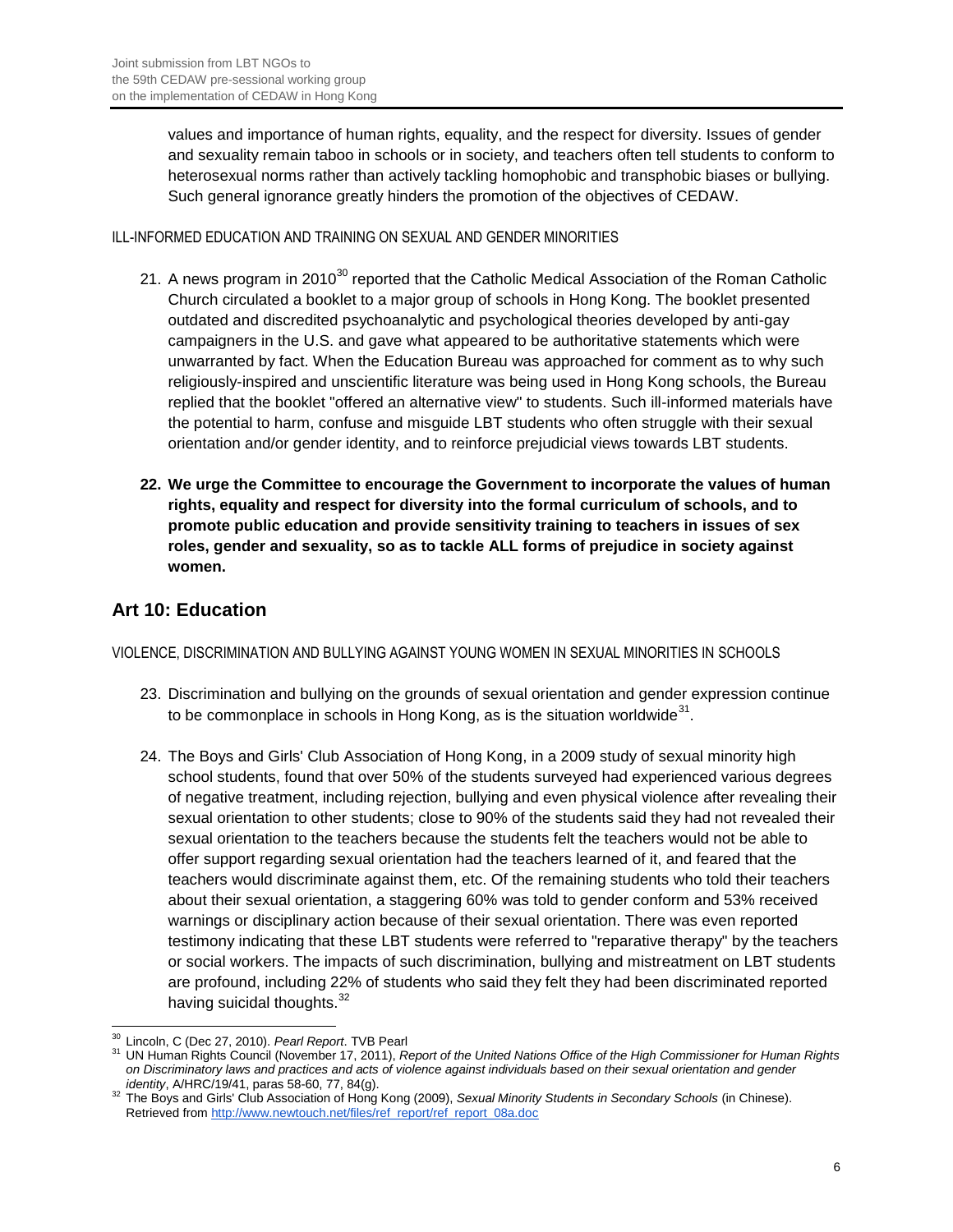- 25. Teachers and school administrators lack any meaningful support, guidelines or sensitivity training when faced with students in sexual and gender minorities and who are struggling to come to terms with their sexual orientation and/or gender identity. In 2009, the Education Bureau developed a resource package "to enhance teachers' awareness about school bullying"<sup>33</sup>. Not once were terms such as "sexual orientation", "gender identity" or "lesbian, bisexual or transgender" included in this non-binding package.
- **26. We reiterate the importance of Key Recommendation 1 on the need for an antidiscrimination law. We also urge the Government to develop guidelines for schools to eliminate discrimination against LBT staff and students, provide resources and training to teachers to tackle homophobic and transphobic bullying in schools, as well as to provide sensitivity training to teachers and school officials in the sexual and gender diversity of students.**

## **Art 11: Employment**

- 27. A 2010 study found that around one-third of lesbian, gay and bisexual respondents had experienced discrimination or harassment in their workplaces, and there is a significant association between such experiences and internalized homophobia, which in turn is related to such forms of distress as depression, anxiety and suicidal ideation $34$ . A 2012 survev commissioned by Community Business, also found that 70% of the general working population felt that LGBT individuals faced discrimination in the workplace, and a majority of LGBT employees had to conceal their sexual orientation or gender identity at work $^{35}$ .
- 28. The situation is even worse for transgender persons. In the same 2012 Community Business survey, 1 in 4 persons describe themselves as "unaccepting" towards transgender persons. An analysis of the 2012 survey results<sup>36</sup> concerning transgender persons reveals a 15% unemployment rate, compared with around 3-4% for the general population $37$ . Of those transgender persons who were employed, 45% had an income lower than HK\$10,000/month ( $\approx$ US\$1,282 or €941/month) and only 5% had an income higher than HK\$30,000/month (≈ US\$3,846 or €2,824/month); in comparison, the percentages were 35% and 15% respectively for the general working population $^{38}$ .
- 29. The Government's failure to enact legislative or administrative measures for gender recognition further exacerbates the situation for transsexual persons, who live as members of a sex that is

 $\overline{a}$  $33$  Statement from the then Secretary for Education to the Legislative Council (2010 January 27) . Retrieved from <http://www.info.gov.hk/gia/general/201001/27/P201001270197.htm>

<sup>34</sup> Lau, H. & Stotzer, R. L. (2010). Employment Discrimination based on Sexual Orientation: A Hong Kong Study. *Employment Responsibilities and Rights Journal, 23(1)*, 17-35.

<sup>35</sup> Chung, R. (2012) *Hong Kong LGBT Climate Study 2011-12*. Retrieved from [http://hkupop.hku.hk/english/report/LGBT2011\\_12/content/resources/eng\\_presentation.pdf.](http://hkupop.hku.hk/english/report/LGBT2011_12/content/resources/eng_presentation.pdf。) 78% of the Hong Kong working population think that LGBT individuals face discrimination or negative treatment. For [the focus survey on LGBT employees, a](http://wchk.org/2012/tc/content.php?key=dvo2008/dvo2008.php)  [majority was not open about their sexual orientation or ge](http://wchk.org/2012/tc/content.php?key=sodsurvey/survey-result.php)nder identity at work (for example, 60% were "not open" with their "colleagues in general").

<sup>&</sup>lt;sup>36</sup> Analysis conducted by Joanne Leung, Chairperson of the Transgender Resources Center, with information from the authors of

the survey. <sup>37</sup> Census and Statistics Department (2012). *The Movement of the Unemployment Rate in 2012*. Retrieved from [http://www.statistics.gov.hk/pub/B71305FC2013XXXXB0100.pdf.](http://www.statistics.gov.hk/pub/B71305FC2013XXXXB0100.pdf) 

<sup>38</sup> Census and Statistics Department (2011). *Thematic Report: Household Income Distribution in Hong Kong*. Retrieved from [http://www.census2011.gov.hk/pdf/household-income.pdf.](http://www.census2011.gov.hk/pdf/household-income.pdf) See Table 2.2 at p. 18.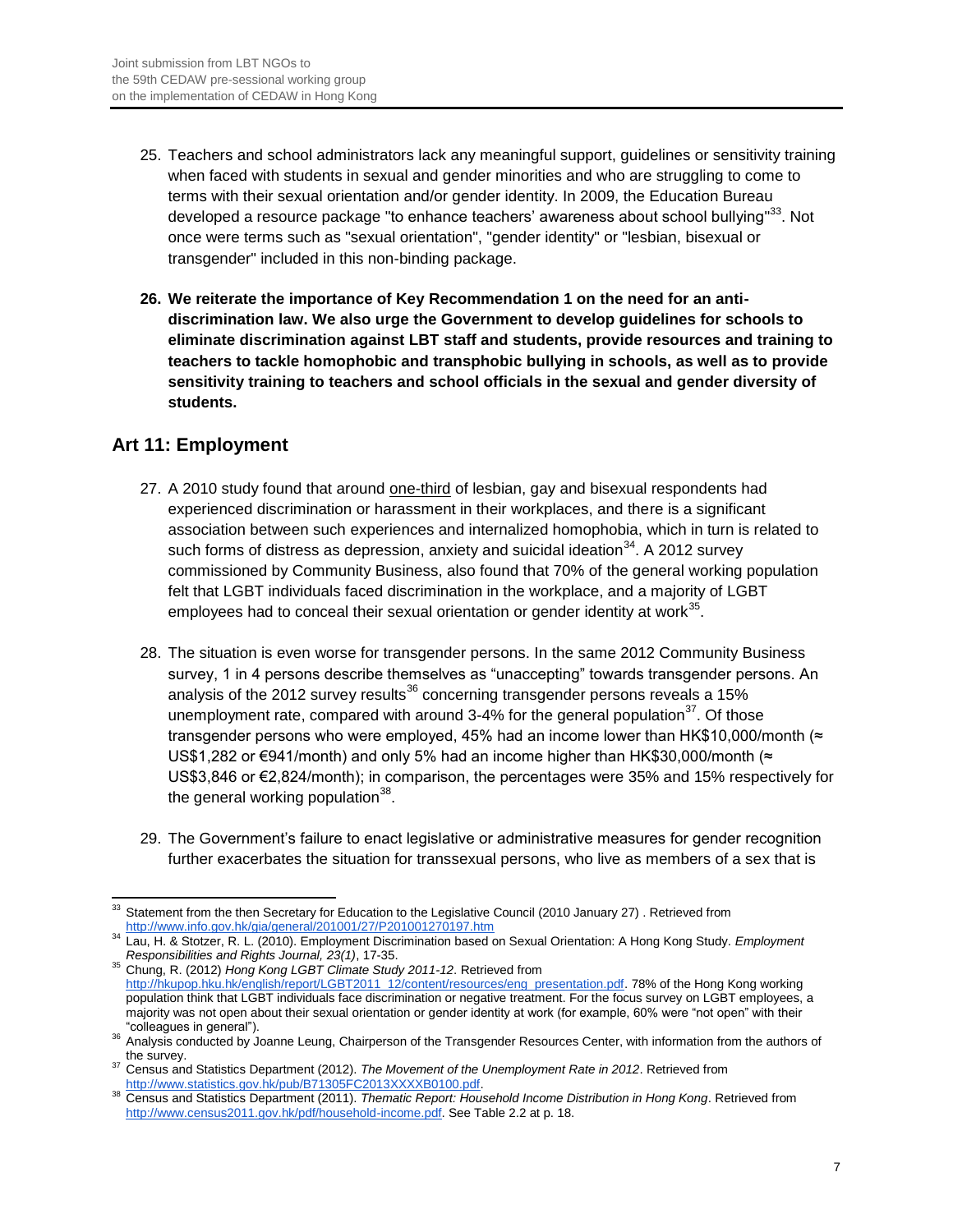often inconsistent with what is shown on their identity documents. Without gender-affirmative identity documents, transsexual women find it difficult to get jobs, retain employment and access opportunities for career advancement.

# **Art 12: Healthcare**

## FORCED STERILIZATION, COERCIVE MEDICINE, AND GENDER RECOGNITION OF TRANSSEXUAL PERSONS

- 30. Transsexual persons are individuals who identify as, and desire to live and be accepted as, a member of another sex<sup>39</sup>. The permanent nature of their identification with another sex defines this subset of transgender people. Many transsexual persons have a sense of discomfort with, or inappropriateness of, their own anatomic sex, and wish to have surgery and hormonal treatment to make their body as congruent as possible with their preferred sex. However, not all transsexual persons experience such discomfort or wish to undergo such medical treatments. The side effects of hormonal treatment and the potential complications of sex reassignment surgeries (SRS) are also well-documented $40$ .
- 31. Transsexual persons are currently unable to obtain legal recognition of their experienced gender, including a change of their recorded sex in government-issued identification documents, unless they undergo highly invasive genital and sterilization surgeries<sup>41</sup>. As recognized by the Court of Final Appeal in Hong Kong, such preconditions are especially harsh for female-to-male transsexuals (trans men) $42$ , who are required to remove their uteruses and ovaries and to construct some form of a penis.
- 32. The absence of legal recognition is a key pillar in supporting and sustaining stigma towards transsexual persons, prompting discrimination and humiliation in their daily lives: from going to public washrooms to getting a job<sup>43</sup>, opening a bank account<sup>44</sup> to going to the hospital<sup>45</sup>. The imposition of surgical preconditions to the legal recognition of transsexual persons' genders undermines free consent and constitutes coercive medicine, if not forced sterilization.
- 33. International human rights provisions, legal and health authorities have called for the removal of medical preconditions, including SRS, sterilization or hormonal therapy, to transsexual persons' legal gender recognition. The UN Office of the High Commissioner for Human Rights' report to the UN Human Rights Council in 2011 made the same recommendation<sup>46</sup>, as did the Yogyakarta

 <sup>39</sup> World Health Organisation, International Classification of Diseases (ICD-10), F64.0.

<sup>40</sup> WPATH (2011) *Standards of Care (V7)*.

<sup>41</sup> Q.21, GovHK: Frequently Asked Questions - Hong Kong Identity Card. Retreived from [http://www.gov.hk/en/residents/immigration/idcard/hkic/faq\\_hkic.htm](http://www.gov.hk/en/residents/immigration/idcard/hkic/faq_hkic.htm) accessed on December 30, 2013. (i) for sex change from female to male: removal of the uterus and ovaries; and construction of some form of penis; (ii) for sex change from male to female: removal of the penis and testes; and construction of the vagina

<sup>42</sup> W v Registrar of Marriages [2013] HKCFA 39, para 135. Judgment available at [http://www.hklii.hk/eng/hk/cases/hkcfa/2013/39.html.](http://www.hklii.hk/eng/hk/cases/hkcfa/2013/39.html)

<sup>43</sup> Winter, S. (December 6, 2013) *'Legalised violence' against transsexuals must stop*. South China Morning Post. Retrieved from [http://www.scmp.com/comment/insight-opinion/article/1374633/ legalised-violence-against-transsexuals-must-stop.](http://www.scmp.com/comment/insight-opinion/article/1374633/legalised-violence-against-transsexuals-must-stop)

<sup>44</sup> Winter, S. (May 17, 2013) *New laws needed to protect the rights of all Hong Kong's transsexuals*. South China Morning Post. Retrieved fro[m http://www.scmp.com/comment/insight-opinion/article/1239095/ new-laws-needed-protect-rights-all-hong-kongs](http://www.scmp.com/comment/insight-opinion/article/1239095/new-laws-needed-protect-rights-all-hong-kongs-transsexuals)[transsexuals.](http://www.scmp.com/comment/insight-opinion/article/1239095/new-laws-needed-protect-rights-all-hong-kongs-transsexuals)

<sup>45</sup> Wei, L. (April 19, 2013) *Transgender patient 'humiliated' by nurse*. South China Morning Post. Retrieved from [http://www.scmp.com/news/hong-kong/article/1217713/transgender-patient-humiliated-nurse.](http://www.scmp.com/news/hong-kong/article/1217713/transgender-patient-humiliated-nurse)

<sup>46</sup> UN Human Rights Council (November 17, 2011), *Report of the United Nations Office of the High Commissioner for Human Rights on Discriminatory laws and practices and acts of violence against individuals based on their sexual orientation and gender identity*, A/HRC/19/41, paras 71-73, 84(h).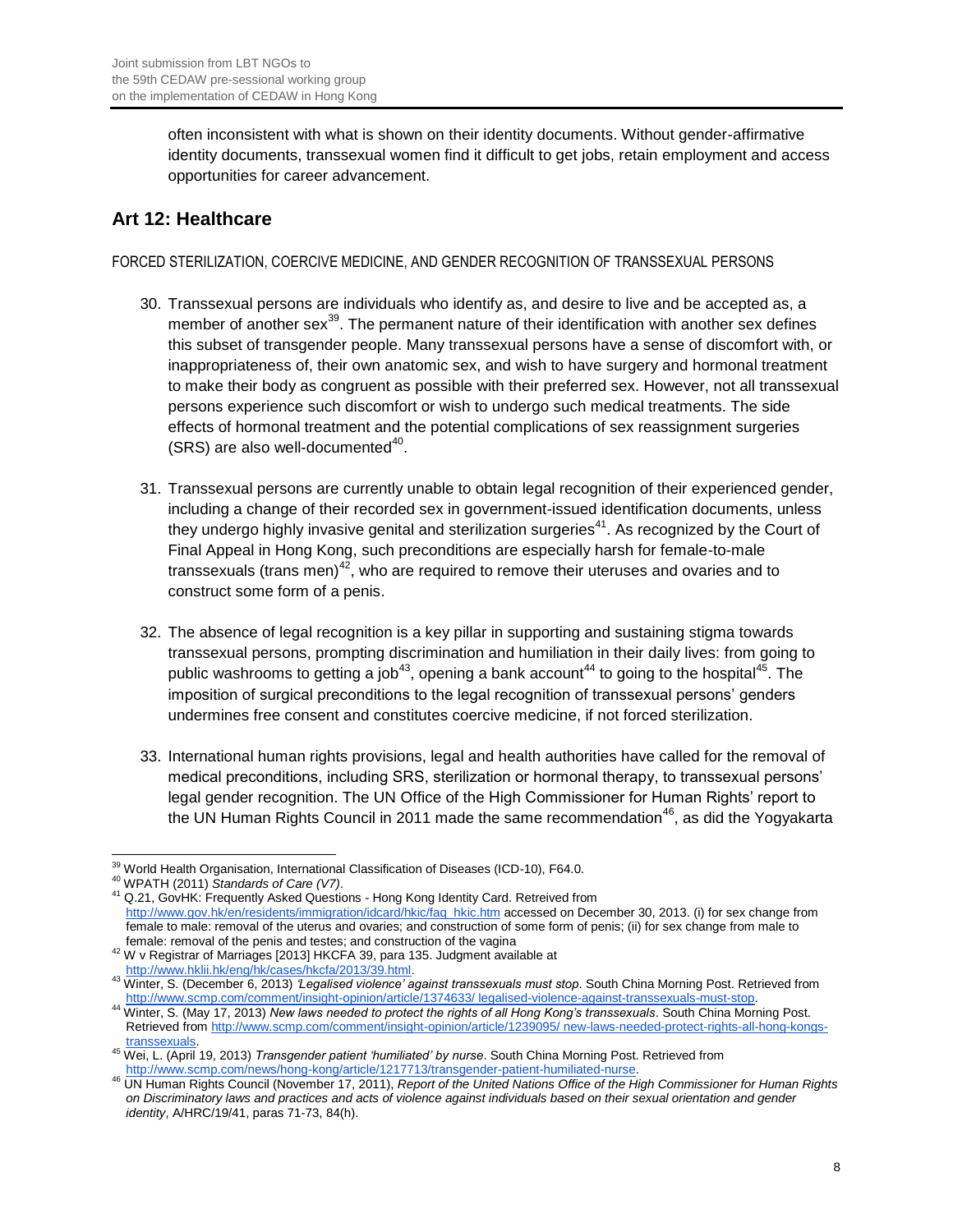Principles on the Application of International Human Rights Law in relation to Sexual Orientation and Gender Identity, in particular Principle #3. The World Professional Association for Transgender Health (WPATH) has also recognized the positive health effects of legal recognition for transsexual persons $^{47}$ , and called for removal of medical barriers in gender recognition $^{48}$ .

- 34. The CEDAW Committee reiterated for numerous times that any form of coercive medicine, including forced sterilization, violates women's rights to informed consent and dignity and must be rectified<sup>49</sup>.
- 35. In the landmark case of *W v Registrar of Marriages*<sup>50</sup>, the Court of Final Appeal in Hong Kong ruled that it was unconstitutional to deny a trans woman who had undergone full SRS her right to marry a man. The Court refused to draw a line for transsexual persons' gender recognition on the point of completion of full SRS, for various reasons including that it would have an "undesirable coercive effect<sup>"51</sup>. The Court also noted that there are other areas of law where gender recognition issues would arise, and expressed that comprehensive and inclusive gender recognition legislation would be "beneficial"<sup>52</sup>. It referred to the United Kingdom's Gender Recognition Act 2004 as a "compelling model" for such legislation $^{53}$ .
- 36. On January 7, 2014, the Legislative Council Security Panel held a meeting on the Government's action in regard to the W case. Lawmaker Ray Chan raised a non-binding motion urging the Government to expeditiously enact a gender recognition ordinance, but was defeated<sup>54</sup>. As a somewhat delayed and reluctant response to legislative and judicial calls, the Government has set up an interdepartmental committee to "study" gender recognition issues, still without an imperative to pursue legislation.

## **37. Key Recommendation 2:**

**We urge the government to enact gender recognition legislation that is comprehensive (extending beyond the right to marriage) and inclusive (removing prerequisites involving medical procedures) in recognizing the experienced gender of transsexual persons, who permanently identify as and desire to live and be accepted as a member of their preferred sex.**

- **38. Proposed questions to the HKSAR Government:** 
	- **1) Please explain how the rights to full recognition, equality before the law, employment, education, health of transsexual persons can be protected without being coerced into undertaking highly invasive and risky genital and sterilization surgeries.**
	- **2) Please provide a timetable for the introduction of comprehensive and inclusive gender**

 <sup>47</sup> WPATH, Standards of Care (Seventh edition, 2011); Statement on Medical Necessity (June 17, 2008).

<sup>&</sup>lt;sup>48</sup> WPATH, Statement on Medical Necessity (June 17, 2008); Identity Recognition Statement (June 16, 2010)

<sup>49</sup> CEDAW/C/GC/19, para 22; CEDAW/C/GC/21, para 22; CEDAW/C/GC/24, para 22.

<sup>50</sup> [2013] HKCFA 39.

<sup>[2013]</sup> HKCFA 39, para 136-137.

<sup>[2013]</sup> HKCFA 39, para 141-146.

<sup>53</sup> [2013] HKCFA 39, para 138.

<sup>54</sup> Hong Kong Legislative Council, Hansards (January 7, 2014). Retrieved fro[m http://www.legco.gov.hk/yr13-](http://www.legco.gov.hk/yr13-14/english/panels/se/papers/se0107cb2-588-9-e.pdf) [14/english/panels/se/papers/se0107cb2-588-9-e.pdf](http://www.legco.gov.hk/yr13-14/english/panels/se/papers/se0107cb2-588-9-e.pdf)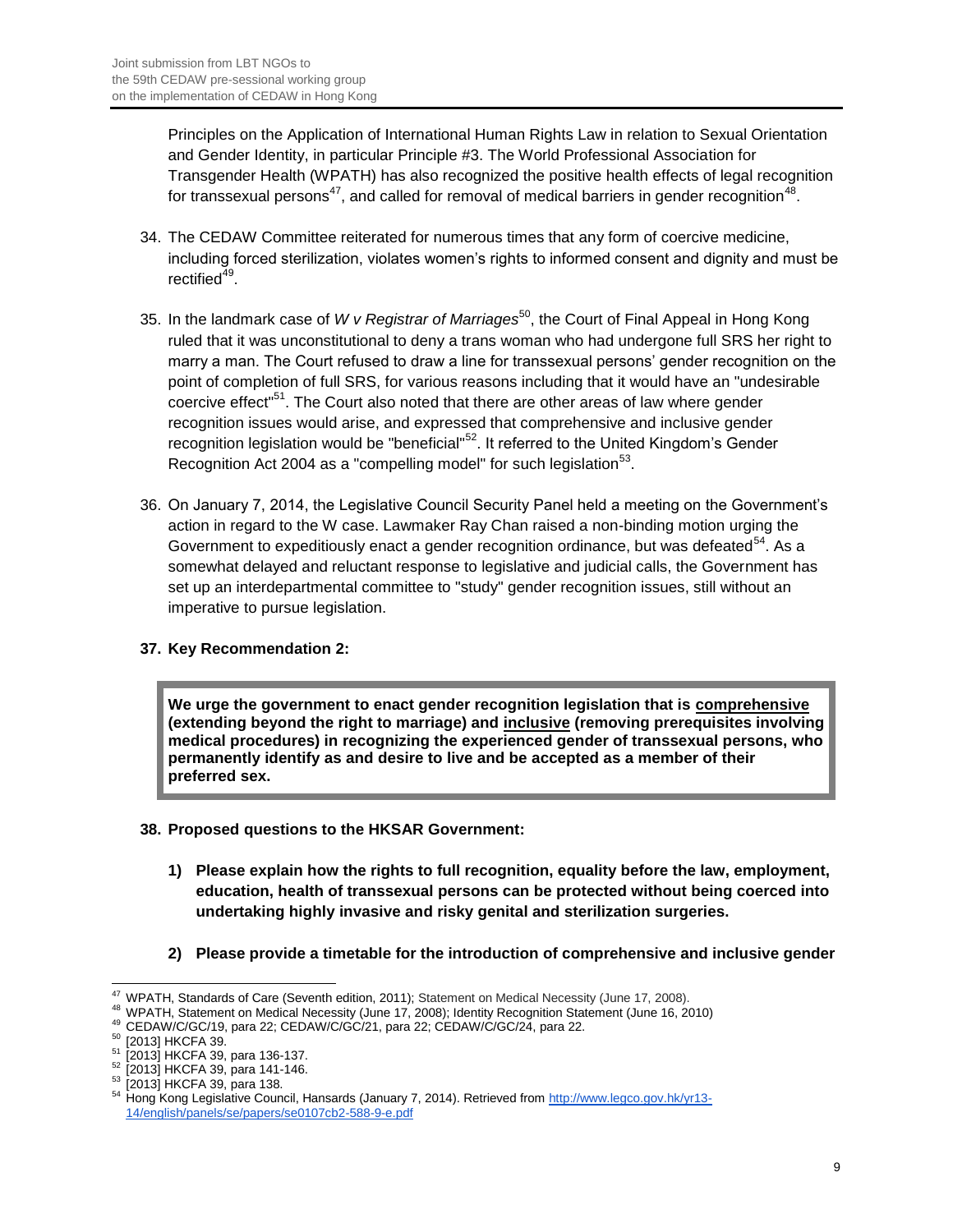#### **recognition legislation.**

## **Art 15: Equality before the Law**

39. Hong Kong does not recognize same-sex relationships. Those who have formalized their samesex relationships overseas lack of the rights conferred by official recognition of marriage/partnerships enjoyed by their different-sex couples counterparts, these rights include but are not limited to, the rights to public housing benefit as a married couple, joint taxation, access to making medical decisions for their spouse, hospital visitation, inheritance, immigration for the purpose of family reunion, criminal liabilities etc.

## **Art 16: Marriage and Family**

- 40. A Hong Kong partner in a same-sex relationship cannot petition for her foreign wife to be granted a dependent/ spouse visa in the same way heterosexual couples can.
- 41. Since 2011, at the discretion of the Director of Immigration, he or she may grant a foreign spouse of an expatriate a prolonged visitor visa (PVV), which permits the holder to visit, but not to reside in, Hong Kong for up to 6 months<sup>55</sup>. This is in no way comparable to a dependent visa holder in a heterosexual relationship, where the dependent visa holder is considered a resident, with which come with rights such as public healthcare, employment and eligibility to apply for permanent residency after seven years of living ordinarily in Hong Kong. As a PVV holder is considered a visitor, she does not enjoy any of those rights. A PVV holder is also required to leave Hong Kong before the visa expires (ie. 6 months), placing unnecessary and heavy financial burdens upon same-sex couples that are not experienced by heterosexual couples. Same-sex couples who cannot afford such expensive undertakings, especially when the same-sex foreign spouse is not entitled to employment under this type of visitor visa, may be forced to live separately.
- 42. Same-sex marriage has been legalized by over a dozen countries in the last decade. Some of these countries offer registration at their overseas consular posts to formalize the relationship of same-sex couples. This is applicable when one, or both members, of the couple are nationals of the respective country. Many of these countries, as a matter of courtesy, request permission from the Hong Kong Government before such service is provided. However, such permission has been systematically denied by the Hong Kong Government. A Hong Kong resident, who is also a national of a country that has legalized same-sex marriage, or wishes to marry a person of such a country, will not have access to such service at the respective consular post in Hong Kong.
- **43. We reiterate our call to the Hong Kong Government to immediately enact an antidiscrimination legislation as stated in Key Recommendation 1, and to update administrative policies by allowing same-sex couples who have formalized their relationships overseas the same rights as their heterosexual counterparts.**

<sup>55</sup> <sup>55</sup> Ip, C (2011, July 11) *Visitor visa accommodates gay couples*. South China Morning Post. <http://www.scmp.com/article/973061/visitor-visa-accommodates-gay-couples>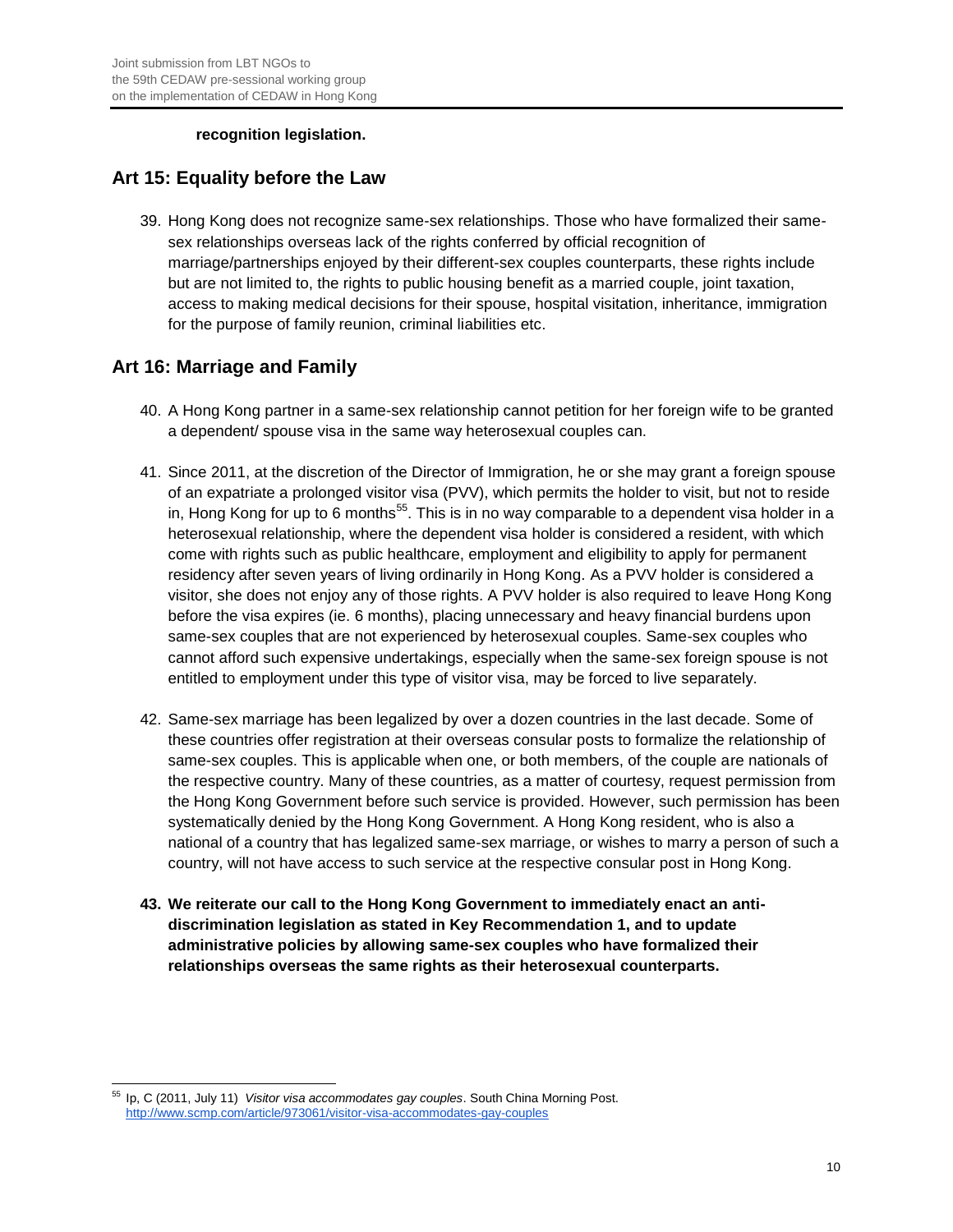# **Conclusion**

- 44. In the early 1990s, the Hong Kong Government adopted its position utilizing education rather than legislation when dealing with those facing sexual orientation discrimination. Almost two decades of education have failed to stem out discrimination on the grounds of sexual orientation, gender identity and gender expression, as seen in the numerous studies and research cited in this report.
- 45. The Government has consistently maintained that such an anti-discrimination law lacked societal consensus and public support. Yet, the Government refuses continuously to recognize that minority human rights should not be subjected to majority veto.
- 46. It is encouraging, however, to see that public support for a sexual orientation anti-discrimination law has been slowly raising, several studies carried out in 2012 and 2013 by the University of Hong Kong and the Equal Opportunities Commission have indicated that over 60% of the Hong Kong now favors such legislation. Coupled with the high profile coming out of public figures including celebrities and politicians, positive news and media coverage in recent years are slowly shifting the tide.
- 47. It is equally encouraging that there is increasing awareness of transgender persons in society following the landmark court case in 2013. However, they continue to face serious discrimination as described above. A particular issue for gender recognition arises when it comes to a particular group of transgender persons, namely transsexual persons, for whom the lack of genderaffirmative identity documents seriously hinders their entitlement to full recognition and rights. Legislative and judicial calls for gender recognition legislation are welcome and should be followed.
- 48. Human rights should not be subjected to tides of public opinion that could waver anytime. It is imperative that human rights advocates heed on the period of heightened awareness of sexual and gender minorities in Hong Kong, and do the most to advance the rights of the vulnerable.
- 49. We appeal to the Committee to take a strong position to encourage the Hong Kong Government to work proactively, so as to ensure ALL women, including those in sexual and gender minorities, can enjoy human rights and access to equal opportunities as enshrined by CEDAW.